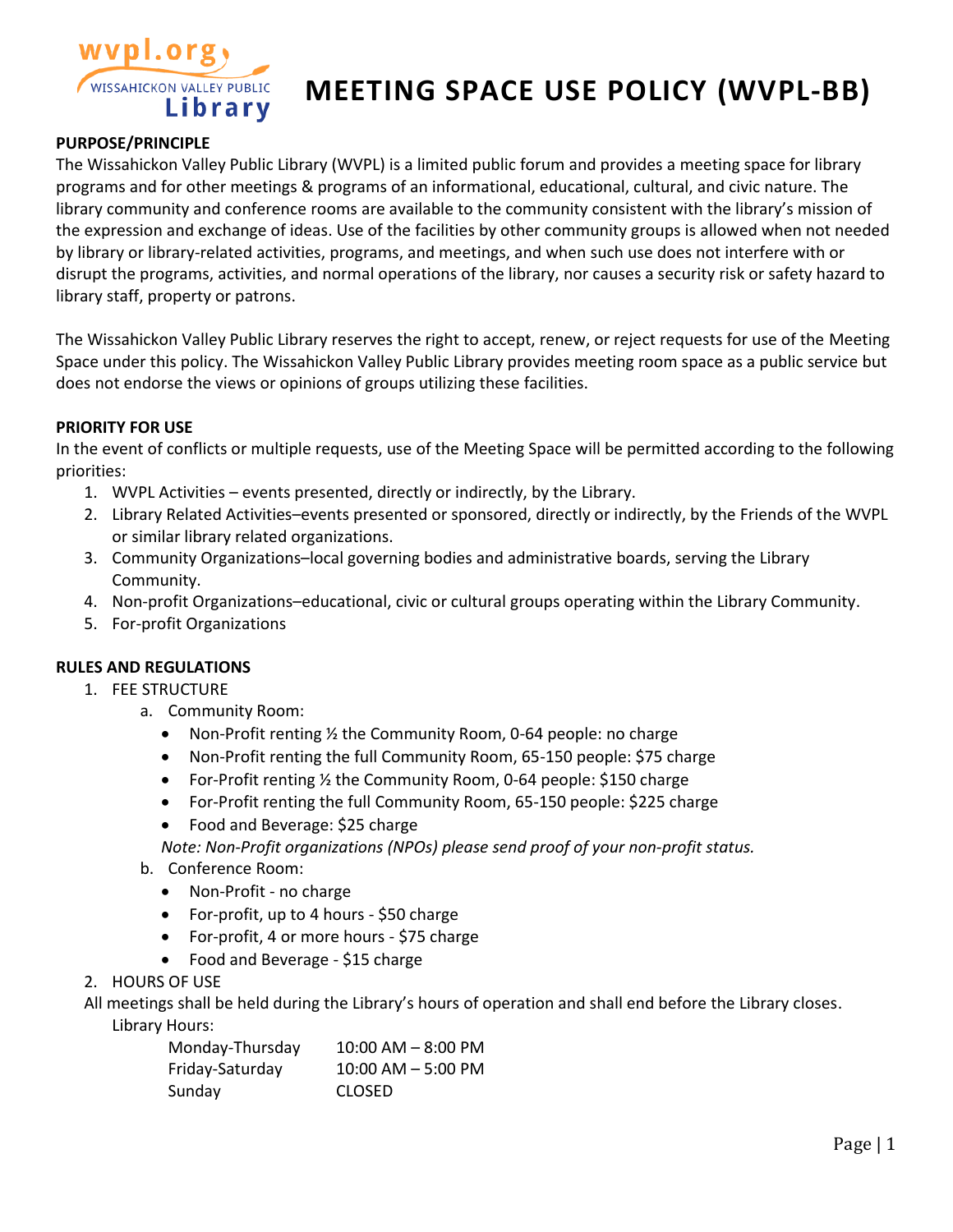- 3. LIMITS OF USE
- The Board reserves the right to limit or deny use of the Meeting Space by organizations whose activities interfere with Library operations, adversely affect public safety or cause public disturbances.
- Library programs take precedence over any and all rentals in the Meeting Space.
- The Meeting Space may not be used for private social functions, fundraising (except library fundraisers), to solicit library patrons, or for religious ceremonies and instruction.
- Meeting room attendees may not leave children unattended in the Library.
- External rentals using the Meeting Space may not charge for attendance.
- Attendance at meetings is limited to the number permitted by order of the Fire Marshall: Community Room = 150 people full room / 64 people half ( $\frac{1}{2}$ ) room Conference Room = 15 people full room
- The following are strictly prohibited in the Meeting Space: (a) smoking, (b) gambling, (c) alcoholic beverages (except for Library sponsored programs), (d) controlled substances, (e) pets and animals, other than necessary guide animals (except for Library sponsored programs), and (f) lighted candles or flames (except for Sterno used by caterers).
- The library staff is NOT at the disposal of the group. It is the responsibility of the group to provide any necessary assistance and/or equipment if it is not available in the Meeting Space.
- The group is responsible for cleaning the area immediately after use and placing all trash in proper receptacles.
- Use of the Meeting Space will not be confirmed until all required forms, fees, and certificates of insurance are received by the Library. Payment must be received 14 days prior to the rental. Make checks payable to Wissahickon Valley Public Library.

## 4. PUBLIC ACCOMODATION

Organizations using the Meeting Space must observe the public accommodation provisions of the Pennsylvania Human Relations Act under which it is unlawful "to discriminate against any person in the full use and enjoyment of such public accommodation, on the basis of race, color, religion, sex, ancestry, national origin, handicap or disability, use of guide or support animals due to blindness, deafness, or physical handicap, or because the user is a handler or trainer of such animals."

# 5. PUBLICITY

Publicity for any event in the Meeting Space must clearly state that the organization is the SPONSOR and the Library is the LOCATION. Furthermore, the Library telephone number is not to be included in any news releases, flyers, social media posts, or other methods of publicizing the event.

#### 6. CANCELLATIONS

- In the event that the Library closes due to an emergency or inclement weather, use of the Meeting Space is automatically cancelled and the rental fees will be reimbursed. The renting organization's contact person will be notified by the library. It is the responsibility of the organization to notify attendees of the cancellation.
- If the renting organizations cancels its event or meeting, they must notify the library 48 hours in advance in order to receive reimbursement of rental fees.
- The Library reserves the right to cancel any function due to natural disaster, power failure, weather, or other unforeseen circumstances. The Library will not be held responsible for any cost(s) incurred as a result of such cancellations.